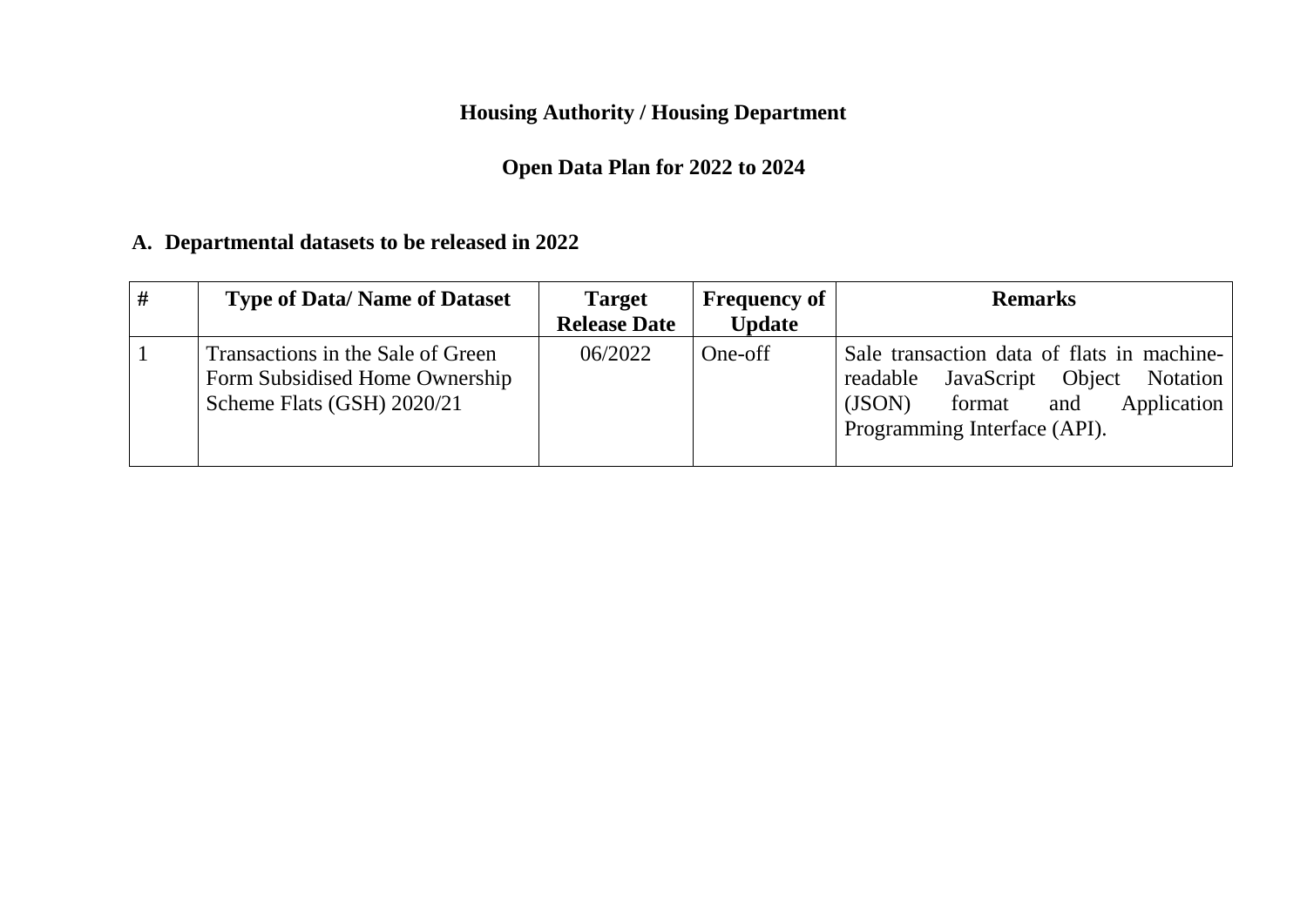# **B. Departmental datasets to be released in 2023 and 2024**

| #              | <b>Type of Data/Name of Dataset</b>                                             | <b>Target</b><br><b>Release Date</b> | <b>Frequency of</b><br><b>Update</b>       | <b>Remarks</b>                                                                                                                                           |
|----------------|---------------------------------------------------------------------------------|--------------------------------------|--------------------------------------------|----------------------------------------------------------------------------------------------------------------------------------------------------------|
| 1              | Transactions in the Sale of Home<br><b>Ownership Scheme Flats (HOS)</b><br>2022 | To be<br>determined                  | Data will be<br>released when<br>available | The target release date will depend on the<br>flat selection schedule of the sale exercise.<br>Sale transaction data of flats in JSON<br>format and API. |
| $\overline{2}$ | Sale transactions in GSH 2022                                                   | To be<br>determined                  | Data will be<br>released when<br>available | The target release date will depend on the<br>flat selection schedule of the sale exercise.<br>Sale transaction data of flats in JSON<br>format and API. |
| 3              | Sale transactions in HOS 2023                                                   | To be<br>determined                  | Data will be<br>released when<br>available | The target release date will depend on the<br>flat selection schedule of the sale exercise.<br>Sale transaction data of flats in JSON<br>format and API. |
| 4              | Sale transactions in GSH 2023                                                   | To be<br>determined                  | Data will be<br>released when<br>available | The target release date will depend on the<br>flat selection schedule of the sale exercise.<br>Sale transaction data of flats in JSON<br>format and API. |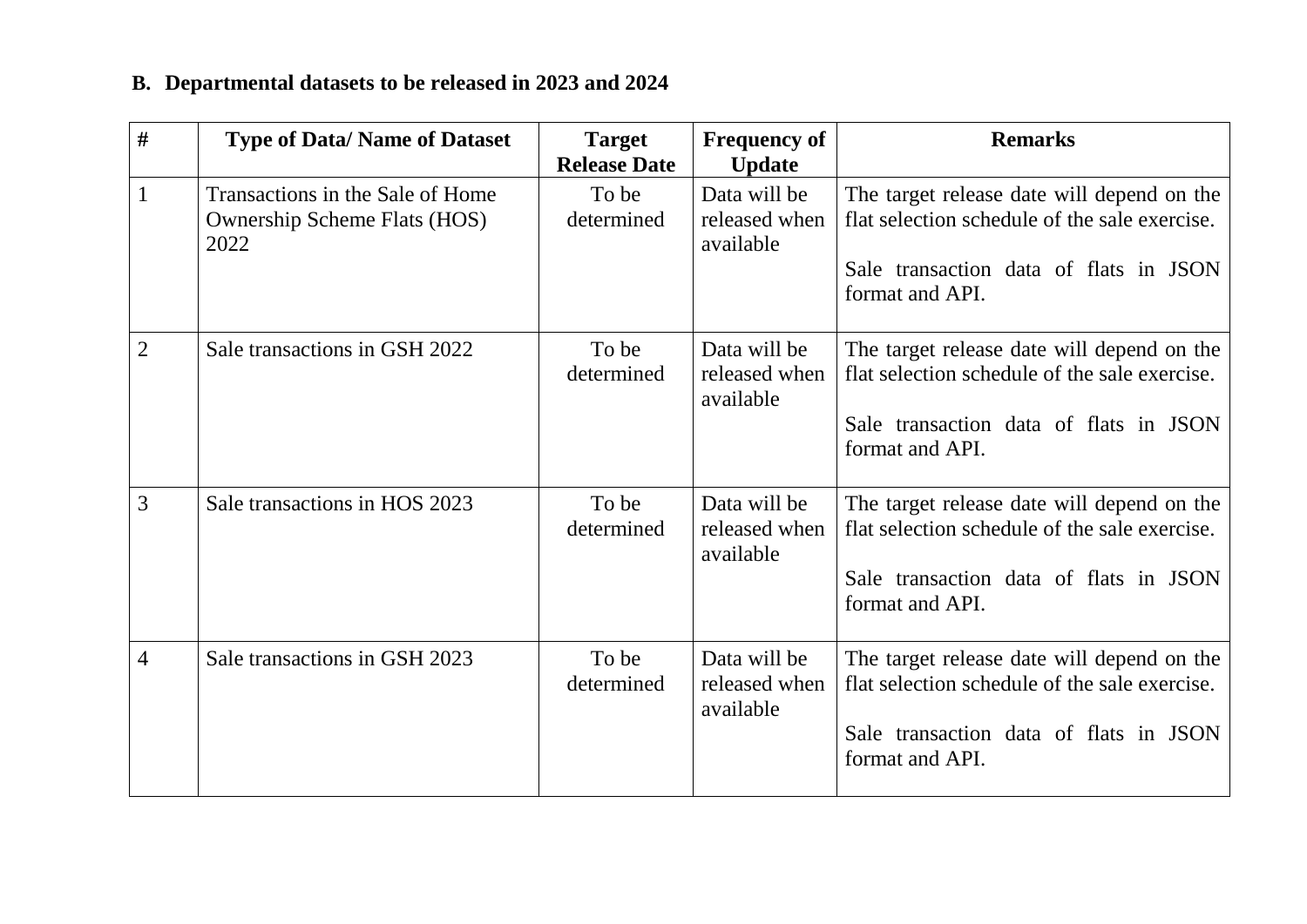#### **C. Datasets planned to be opened up by the Hong Kong Housing Society**

| # | <b>Type of Data/Name of Dataset</b> | <b>Target</b><br><b>Release Date</b> | <b>Frequency of</b><br><b>Update</b> | <b>Remarks</b> |
|---|-------------------------------------|--------------------------------------|--------------------------------------|----------------|
|   | N/A                                 |                                      |                                      |                |

### **D. Datasets already uploaded to PSI Portal by Housing Authority / Housing Department and Hong Kong Housing Society**

| #              | <b>Type of Data/Name of Dataset</b>                                                                      | <b>Release Date</b> | <b>Frequency of</b><br><b>Update</b> | <b>Remarks</b>                                                                                                                                                                              |
|----------------|----------------------------------------------------------------------------------------------------------|---------------------|--------------------------------------|---------------------------------------------------------------------------------------------------------------------------------------------------------------------------------------------|
|                | Housing / Location and Profile of<br>Public Housing Estates – public<br>housing estates                  | 07/2016             | Annual                               | Information of public housing estates in<br><b>JSON</b> format and API.                                                                                                                     |
| $\overline{2}$ | Housing / Location and Profile of<br>Public Housing Estates – Home<br><b>Ownership Scheme courts</b>     | 07/2016             | Annual                               | Information of HOS courts in JSON format<br>and API.                                                                                                                                        |
| 3              | Housing / Location and Profile of<br>Public Housing Estates – Housing<br>Authority (HA) shopping centres | 07/2016             | Annual                               | Information of shopping centres managed<br>by HA including estate name, location, year<br>of completion, number of floors and<br>approximate total lettable area in JSON<br>format and API. |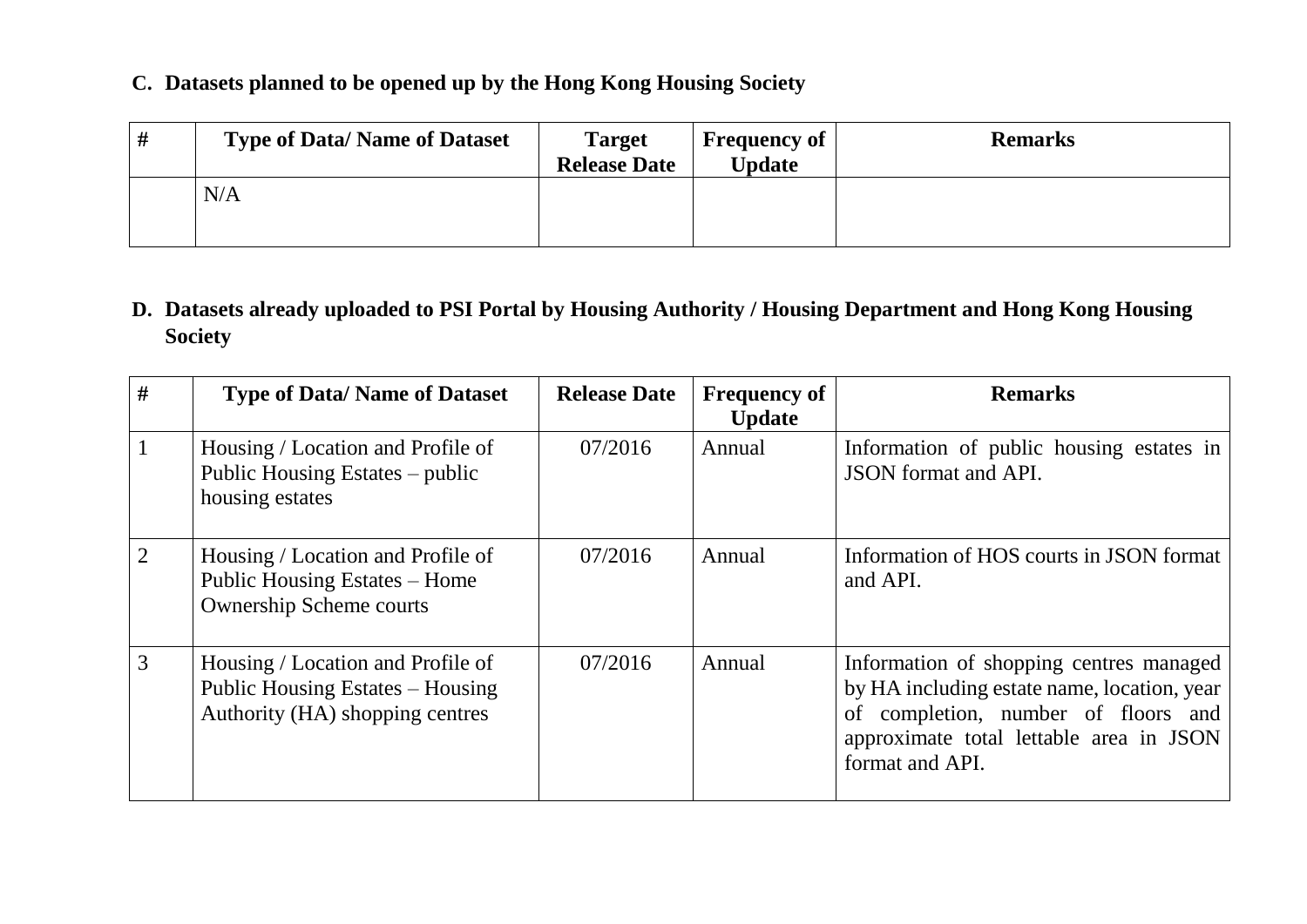| #              | <b>Type of Data/ Name of Dataset</b>                                                  | <b>Release Date</b> | <b>Frequency of</b><br><b>Update</b> | <b>Remarks</b>                                                                                                                                                                                                                                                                                                                                                            |
|----------------|---------------------------------------------------------------------------------------|---------------------|--------------------------------------|---------------------------------------------------------------------------------------------------------------------------------------------------------------------------------------------------------------------------------------------------------------------------------------------------------------------------------------------------------------------------|
| $\overline{4}$ | Housing / Location and Profile of<br>Public Housing Estates - HA flatted<br>factories | 07/2016             | Annual                               | Information of flatted factories managed by<br>HA including factory building name,<br>location, year of intake, number of storey<br>and number of units in JSON format and<br>API.                                                                                                                                                                                        |
| 5              | Hong Kong Housing Society Estates<br>and Projects                                     | 03/2019             | Annual                               | Data of the following estates / projects in<br><b>JSON</b> format:<br>- Rental Estates and Rural Public Housing<br>- Flat-for-Sale Scheme<br>- Sandwich Class Housing Scheme<br>- Subsidised Sale Flats Projects<br>- Senior Citizen Residences Scheme<br>- The Tanner Hill<br>- Urban Improvement Scheme<br>- Full Market Value Developments<br>- Urban Renewal Projects |
| 6              | Hong Kong Housing Society<br><b>Commercial Leasing</b>                                | 03/2019             | Annual                               | Data of commercial leasing including<br>address, enquiry hotline, shop area and car<br>park space in JSON format.                                                                                                                                                                                                                                                         |
| $\overline{7}$ | Sale of Subsidised Sale Flats of Hong<br>Kong Housing Society in 2018                 | 03/2019             | One-off                              | Data including date of agreement for sale<br>and purchase, address and transaction price<br>in machine-readable Extensible Markup<br>Language (XML) format.                                                                                                                                                                                                               |